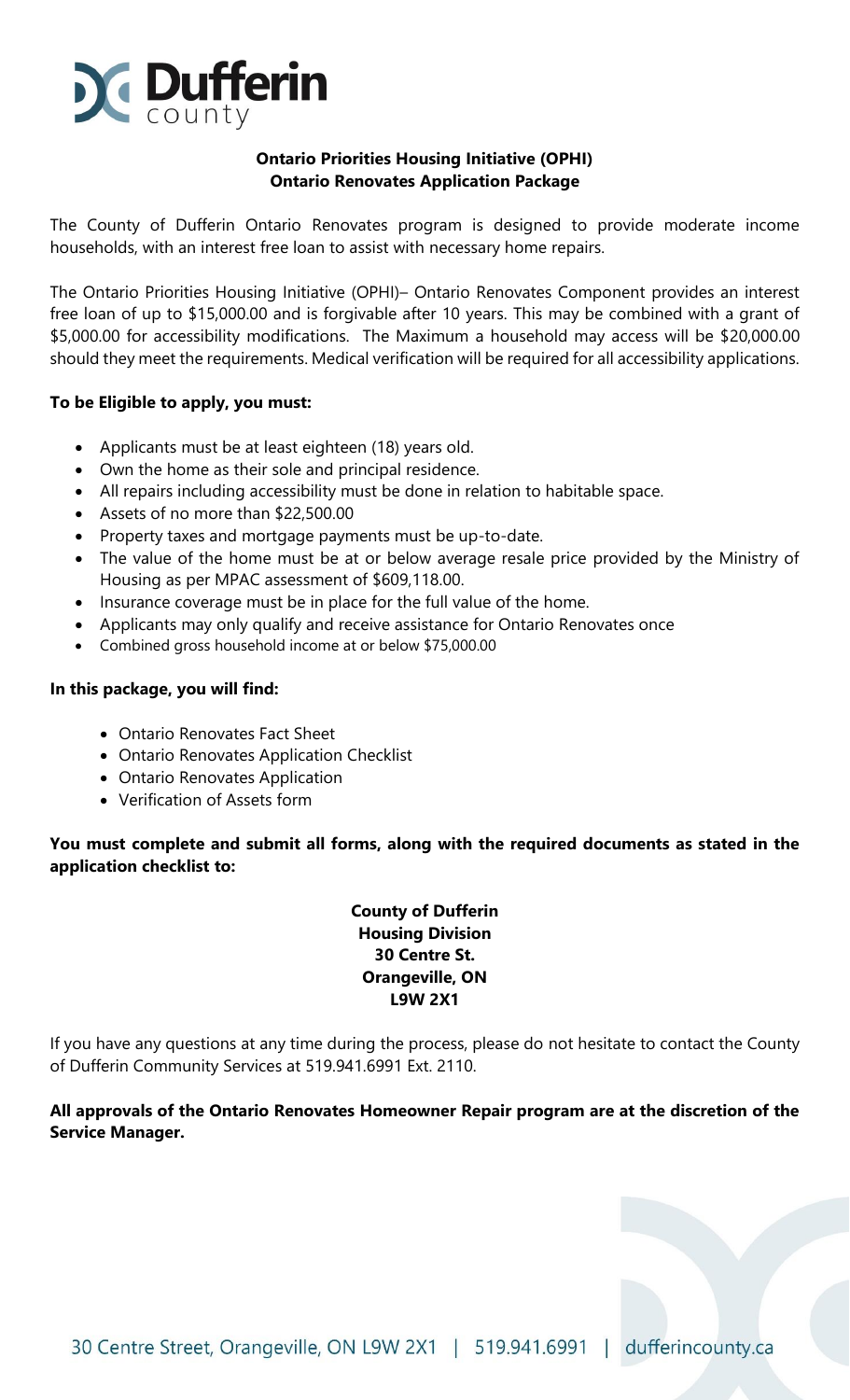

### **Ontario Renovates Application Checklist**

### **NOTE: We cannot process Ontario Renovates Applications with incomplete forms or missing information**

### **YOU MUST ATTACH PROOF OF ALL SOURCES OF INCOME AND ASSETS TO THIS APPLICATION**

The following information MUST be attached to your completed Ontario Renovates Application:

- **Photo Identification:** For all family members, attach a photocopy of one piece of photo ID (drivers licence or passport)
- **Status in Canada:** Applicants must be 18 years or older and are Canadian citizens or landed immigrants under the Immigration and Refugee Protection Act (Canada)
- **Proof of age:** For each household member, attach copies of proof of birth date, if proof of birthdate is not listed on the documentation provided as proof of status in Canada.
- **Verification of Assets:** Provide 30 days of bank statements for all assets or attach a Bank Verification of Income and Assets Form completed and signed by any bank, trust company or credit union where you have an account.
- **Verification of Income:** Attach copies verifying sources and amount of all income (see page 4)
- **Notice of Assessment:** For each applicant attach a copy of your most recent Notice of Assessment from Canada Revenue Agency (if you do not have your Assessment go to www.cra.gc.ca for more information).
- **Arrears:** Attach copy of repayment plan if you owe money to a Community Housing landlord (if applicable).
- **Quotes:** Attach copy of a minimum of 2 quotes from licensed contractors. Please include contractors' business number.
- **Insurance:** Provide proof of current insurance policy.
- **Mortgage & Taxes:** Provide verification that mortgage payment and property taxes are up to date.
- **MPAC Assessment:** Attach copy of your most recent MPAC Assessment.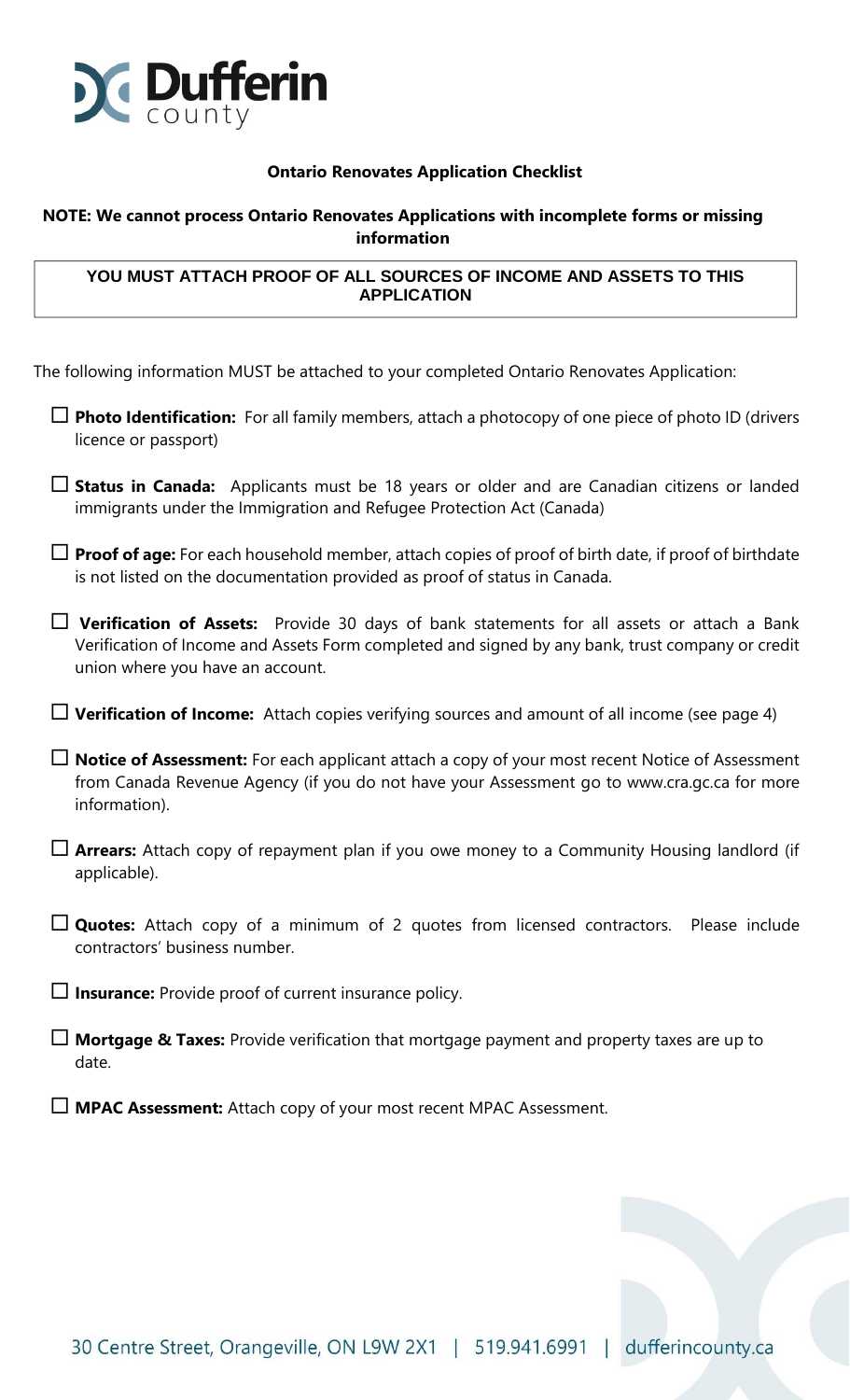# **Dufferin**

| <b>Applicant Information</b>                                                                      |                           |                           |                   |                    |  |
|---------------------------------------------------------------------------------------------------|---------------------------|---------------------------|-------------------|--------------------|--|
| $Mr.\Box$<br>Mrs. $\square$                                                                       |                           | Ms. $\Box$<br>Miss $\Box$ |                   |                    |  |
| First Name:                                                                                       |                           | Last Name:                |                   |                    |  |
| Date of Birth:                                                                                    |                           | SIN:                      |                   |                    |  |
| Status in Canada: Citizen $\Box$                                                                  | Permanent Resident $\Box$ |                           | Refugee $\square$ | Refugee Claimant □ |  |
| Address:                                                                                          |                           | Town:                     |                   | Postal<br>Code:    |  |
| Home #                                                                                            | Work #                    |                           | Cell #            |                    |  |
| Do you own your home?                                                                             |                           | Yes<br>$\Box$             | $No$ $\Box$       |                    |  |
| Do you currently own or have interest in another property?<br>Yes $\Box$<br>$No$ $\Box$           |                           |                           |                   |                    |  |
| Are you currently or in the past ever resided in Social Housing? Yes $\square$<br>No<br>$\Box$    |                           |                           |                   |                    |  |
| If yes, do you owe arrears? Yes $\Box$ No $\Box$ Please provide repayment agreement if applicable |                           |                           |                   |                    |  |
| Are these renovations for accessibility reasons?<br>No<br>Yes $\Box$                              |                           |                           |                   |                    |  |
| Alternate Contact:                                                                                | Alternate #               |                           |                   |                    |  |
| Name of Employer:                                                                                 |                           | Length of Employment:     |                   |                    |  |

| <b>Co-applicant Information</b>                                                                   |                   |                         |  |  |  |
|---------------------------------------------------------------------------------------------------|-------------------|-------------------------|--|--|--|
| $Mr.\Box$<br>Mrs. $\Box$                                                                          | Ms. $\Box$        | Miss $\Box$             |  |  |  |
| First Name:                                                                                       | Last Name:        |                         |  |  |  |
| Date of Birth:                                                                                    | SIN:              |                         |  |  |  |
| Status in Canada: Citizen $\square$<br>Permanent Resident $\Box$                                  | Refugee $\square$ | Refugee Claimant $\Box$ |  |  |  |
| Address:                                                                                          | Town:             | Postal<br>Code:         |  |  |  |
| Home #                                                                                            | Work #            | Cell#                   |  |  |  |
| Do you own your home? Yes □<br>No<br>□□                                                           |                   |                         |  |  |  |
| Do you currently own or have interest in another property? Yes $\Box$<br>$No$ $\Box$              |                   |                         |  |  |  |
| Are you currently or in the past ever resided in Social Housing? Yes $\Box$<br>No.                |                   |                         |  |  |  |
| If yes, do you owe arrears? Yes $\Box$ No $\Box$ Please provide repayment agreement if applicable |                   |                         |  |  |  |
| Alternate Contact:                                                                                | Alternate #:      |                         |  |  |  |
| Name of Employer:<br>Length of Employment:                                                        |                   |                         |  |  |  |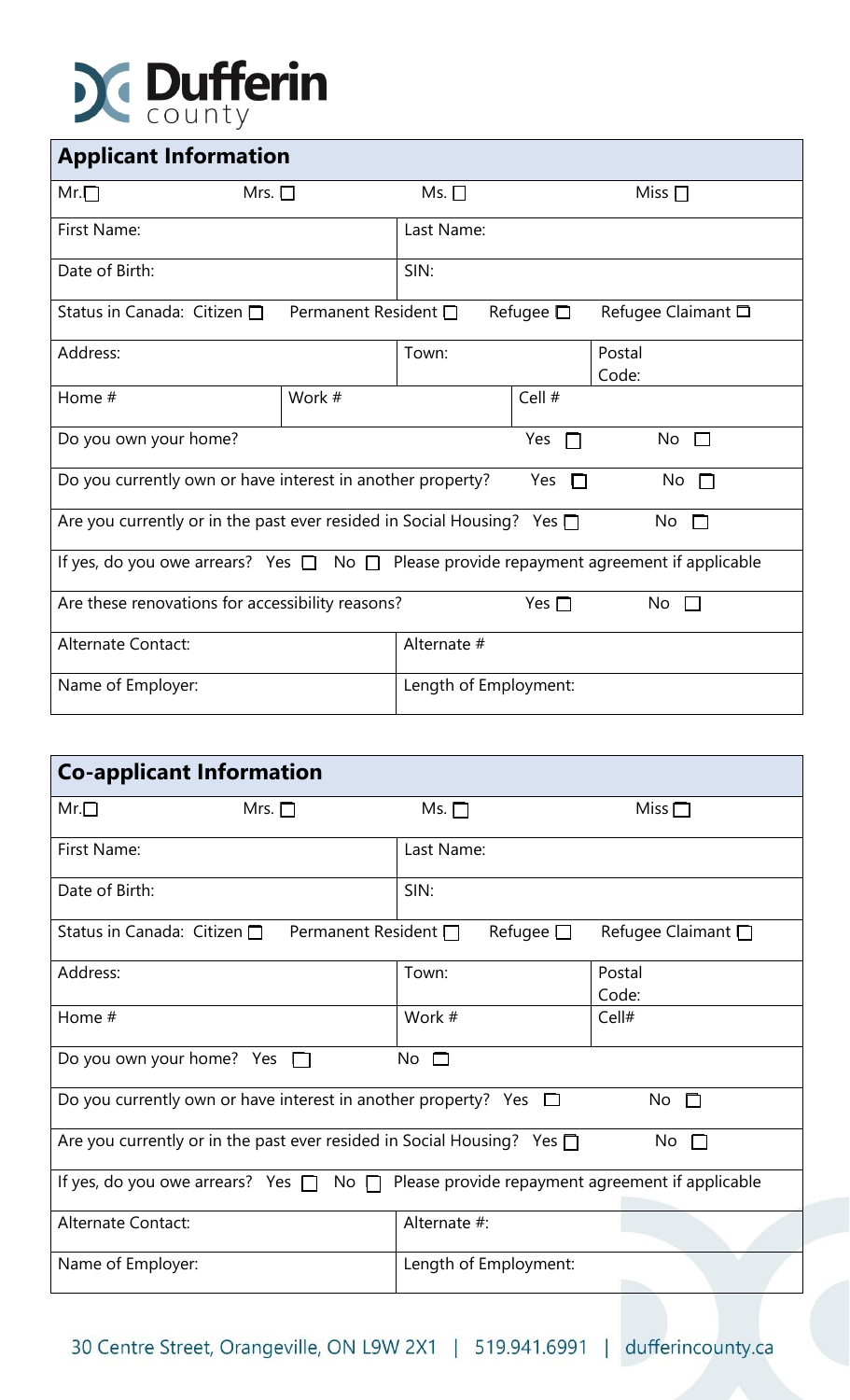

| Please list all household members who will be living in your home |                   |                      |                     |  |
|-------------------------------------------------------------------|-------------------|----------------------|---------------------|--|
| <b>Last Name</b>                                                  | <b>First Name</b> | <b>Date of Birth</b> | <b>Relationship</b> |  |
|                                                                   |                   |                      |                     |  |
|                                                                   |                   |                      |                     |  |
|                                                                   |                   |                      |                     |  |
|                                                                   |                   |                      |                     |  |

## **Income Examples**

Employment:

- Full-time, Part-time, Irregular, Casual
- Seasonal, Odd Jobs, Shift Bonuses, Yearly or Seasonal Bonuses
- Cost of Living Bonuses, Overtime Earnings, Commissions, Tips and Gratuities
- Disability Pay, Sickness Pay, Long Term Income Protection Payments, Separation/Vacation Pay

### Self-Employment:

• Tutoring, Child Care, Taxi, Business etc.

- Pensions and Allowances
	- Old Age Security (OAS)
	- Guaranteed Income Supplement (GIS)
	- Guaranteed Annual Income Supplement
	- Canada Pension Plan (CPP)
	- Quebec Pension Plan (QPP)
	- Social Security (other countries)
	- Widow's Pension
	- Company Pension
	- Private Pension
	- Public Service Pension
	- Civilian War Pension
	- Disability Pension
	- War Veteran's Allowance (DVA)
	- War Veteran's Allowance (other countries)
	- Military or Militia or Civil Defence Allowances
	- Training Allowances
	- Retraining Allowances

### Other:

- Workplace Safety Insurance Board
- Insurance Payments
- Student Grants
- Provincial or Municipal Payments
- Employment Insurance Payments
- Payments under Compensation for Victims of Crime Act
- Mortgage Income
- Payments from Official Guardian or Public Trustee
- Payments from Children's Aid Society or Catholic Children's Aid
- Separation Payments
- Alimony Payments
- Support Payments (for spouse or child)
- Support from relatives or other sources
- One-time lump-sum payments (inheritances, court and out of court settlements)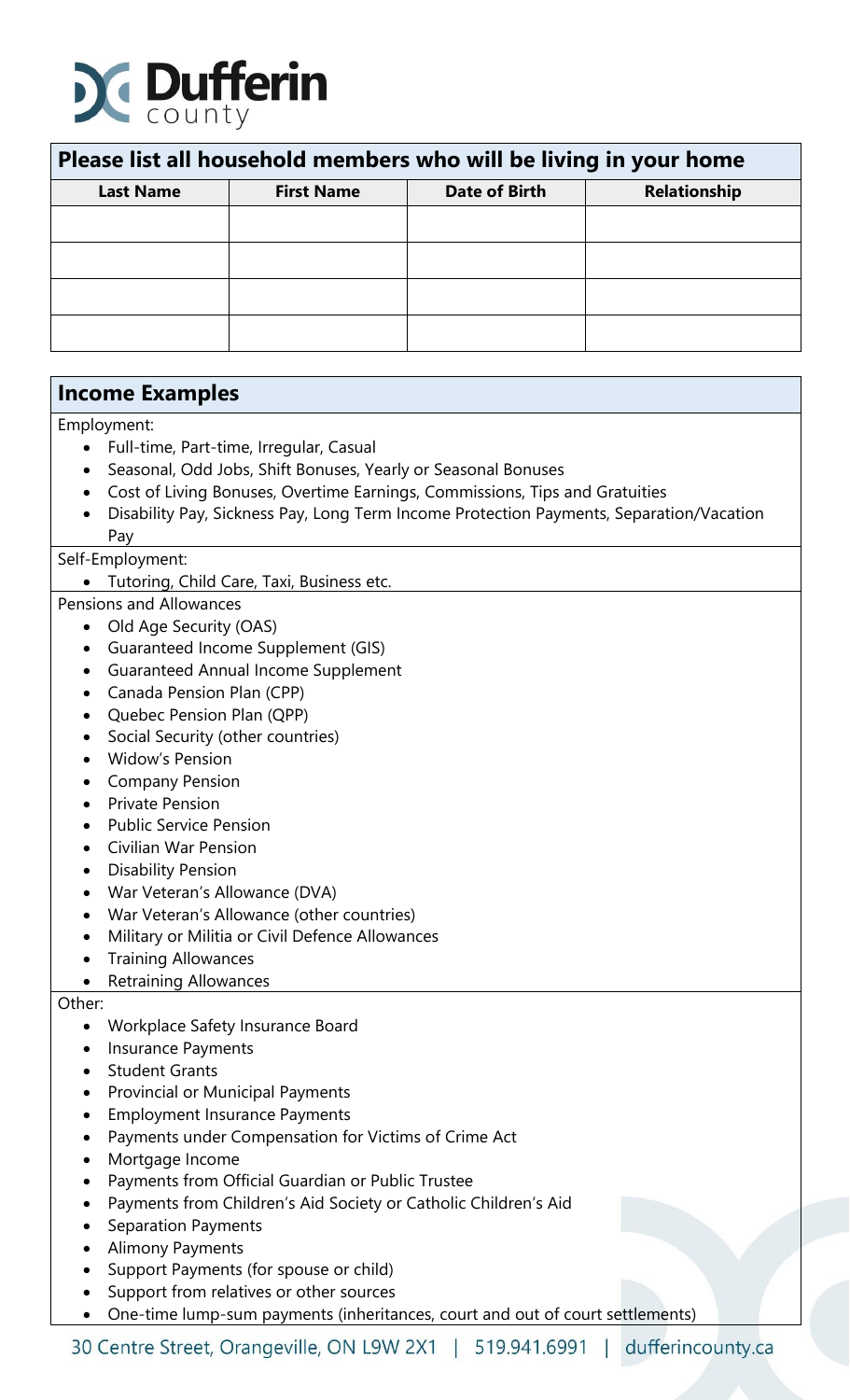

| <b>Gross Household Income</b>                                                                                                                                                                      |                                                                                                                                                                                             |                                                                                                                                                                                           |  |  |
|----------------------------------------------------------------------------------------------------------------------------------------------------------------------------------------------------|---------------------------------------------------------------------------------------------------------------------------------------------------------------------------------------------|-------------------------------------------------------------------------------------------------------------------------------------------------------------------------------------------|--|--|
| <b>Income Source</b>                                                                                                                                                                               | <b>Applicant</b>                                                                                                                                                                            | <b>Co-Applicant</b>                                                                                                                                                                       |  |  |
| Employment                                                                                                                                                                                         |                                                                                                                                                                                             |                                                                                                                                                                                           |  |  |
| Employment: Other (tips,<br>bonuses etc.)                                                                                                                                                          |                                                                                                                                                                                             |                                                                                                                                                                                           |  |  |
| Proof Required:<br>$\bullet$<br>i.e. your name; and<br>employment                                                                                                                                  |                                                                                                                                                                                             | Pay stubs (for at least two months) provided they have some identifiable information on them,<br>Letter from employer or agency indicating gross income or average earnings and length of |  |  |
| Self-Employment                                                                                                                                                                                    |                                                                                                                                                                                             |                                                                                                                                                                                           |  |  |
| Proof Required:<br>Self-employed less than one year:<br>Self-employed over one year:<br>$\bullet$<br>$\bullet$<br>assessment, from the previous year<br>Cab Plates/Taxi Licenses - provide details | Financial statements prepared by a public accountant; or<br>Certified income tax return, and Canada Customs & Revenue Agency (CCRA) notice of                                               | Affidavit of earnings and expenses sworn before a Notary Public or Commissioner of Oaths                                                                                                  |  |  |
| <b>Employment Insurance</b>                                                                                                                                                                        |                                                                                                                                                                                             |                                                                                                                                                                                           |  |  |
| Workplace Safety and<br>Insurance Board (WSIB)                                                                                                                                                     |                                                                                                                                                                                             |                                                                                                                                                                                           |  |  |
| <b>Ontario Student Assistance</b><br>Program (OSAP):                                                                                                                                               |                                                                                                                                                                                             |                                                                                                                                                                                           |  |  |
| Ontario Works (OW)                                                                                                                                                                                 |                                                                                                                                                                                             |                                                                                                                                                                                           |  |  |
| <b>Ontario Disability Support</b><br>Program (ODSP)                                                                                                                                                |                                                                                                                                                                                             |                                                                                                                                                                                           |  |  |
| <b>Canadian Pension Plan</b>                                                                                                                                                                       |                                                                                                                                                                                             |                                                                                                                                                                                           |  |  |
| Old Age Security                                                                                                                                                                                   |                                                                                                                                                                                             |                                                                                                                                                                                           |  |  |
| Other Pension & Allowance                                                                                                                                                                          |                                                                                                                                                                                             |                                                                                                                                                                                           |  |  |
| Annuity Income                                                                                                                                                                                     |                                                                                                                                                                                             |                                                                                                                                                                                           |  |  |
| <b>Registered Retirement</b><br>Income Fund (RRIF)                                                                                                                                                 |                                                                                                                                                                                             |                                                                                                                                                                                           |  |  |
| Proof Required:<br>Cheque stubs or copy of cheque; or<br>$\bullet$<br>$\bullet$                                                                                                                    | Direct bank deposit: copy of monthly bank statements<br>Letter from government agency issuing cheque; or,<br>Copy of assessment form and confirmation of other earnings for OSAP assistance |                                                                                                                                                                                           |  |  |
| <b>Support Payments Received</b>                                                                                                                                                                   |                                                                                                                                                                                             |                                                                                                                                                                                           |  |  |
| Proof Required:<br>Copy of Support Order<br>from lawyer                                                                                                                                            |                                                                                                                                                                                             | Sworn affidavit with both the applicant and ex-spouse's signatures or legal document or letter                                                                                            |  |  |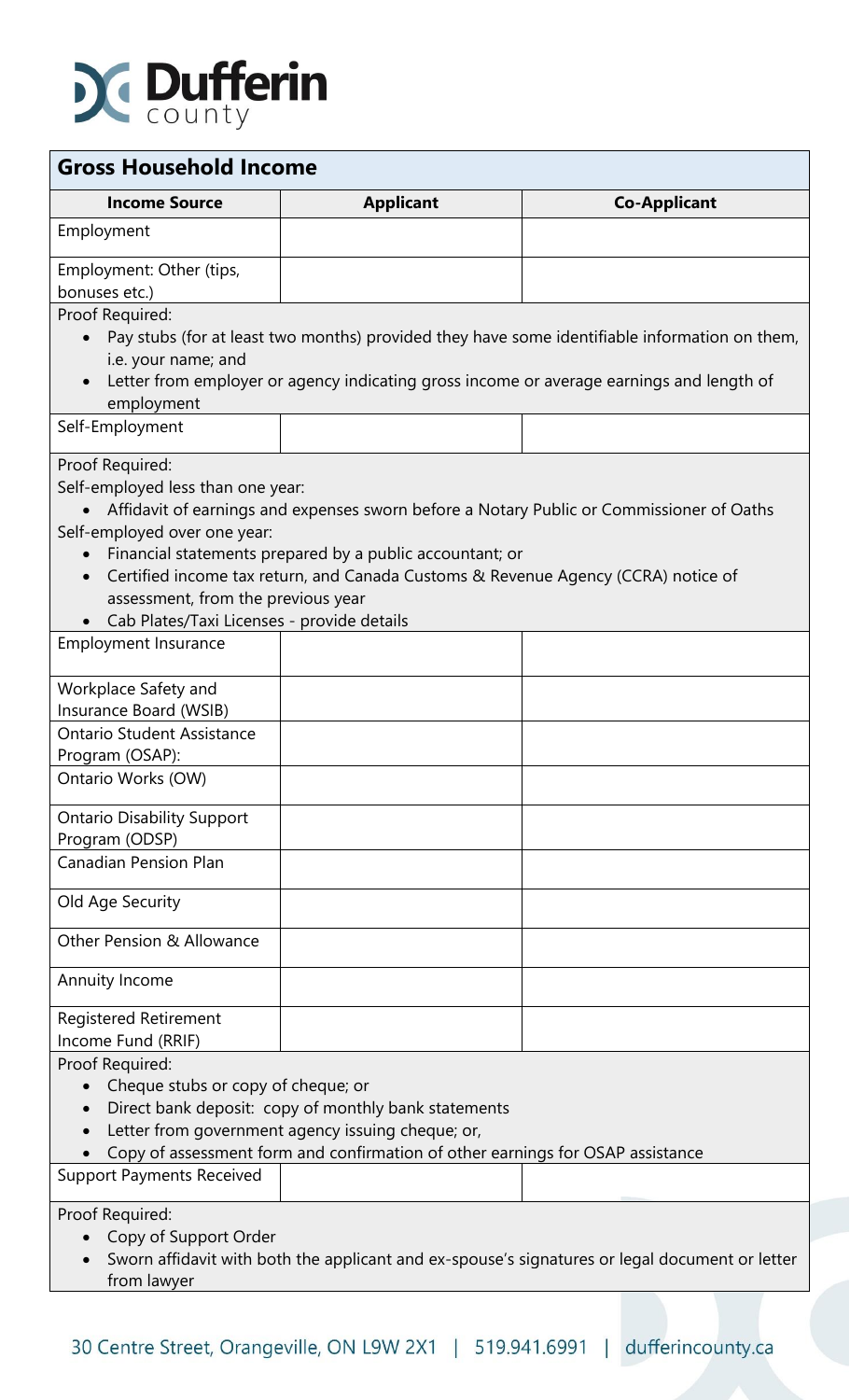

## **Asset Examples**

Income Producing

- Real Estate (residential, commercial, farmland, cottage, mobile home) which produces rental income
- Savings Account (bank, trust company, credit union), annuities, Guaranteed Investment Certificates, stocks or shares, bonds, debentures, mortgages, loans, notes, term deposits, tax free savings accounts
- Licence which produces income (e.g. Taxi Licence)
- Business interest which produces income

Non-Income Producing Assets

- Life Insurance (with a cash surrender value)
- Registered Retirement Savings Plan
- Real Estate (house, condominium, summer cottages, farmland, commercial or vacant land) in any country
- Collection of, or investments in, other valuable non-income producing assets
- Business interest which does not produce income

| <b>Assets</b>                        |                  |                     |
|--------------------------------------|------------------|---------------------|
| <b>Source</b>                        | <b>Applicant</b> | <b>Co-Applicant</b> |
| <b>Registered Retirement Savings</b> |                  |                     |
| Plans (RRSPs)                        |                  |                     |
| Equity in a                          |                  |                     |
| business/investment                  |                  |                     |
| Life Insurance (with cash            |                  |                     |
| surrender value)                     |                  |                     |
| Real Estate (House, Land)            |                  |                     |
| Term                                 |                  |                     |
| Deposits/Bonds/Debentures            |                  |                     |
| Stocks/Shares/Mutual Funds           |                  |                     |
| Canada Savings Bonds                 |                  |                     |
| Mortgages and Loans Held             |                  |                     |
| Chequing Account                     |                  |                     |
| Savings Account                      |                  |                     |
| <b>Tax Free Savings Account</b>      |                  |                     |

Proof of Assets:

- Copy of mortgage or loan note
- Copy of Insurance Policy(ies)
- Copy of Term Deposit/Bond/Debenture
- Copy of RRSP
- Verification of share in business
- Copy of Real Estate Appraisal(s)
- Copy of Stocks/Shares/Mutual Funds
- Bank statements for one month on all accounts or have bank complete the Verification of Assets form. Each Financial Institution must complete one form. If more than one form is required, please photocopy or contact the County of Dufferin Community Services department.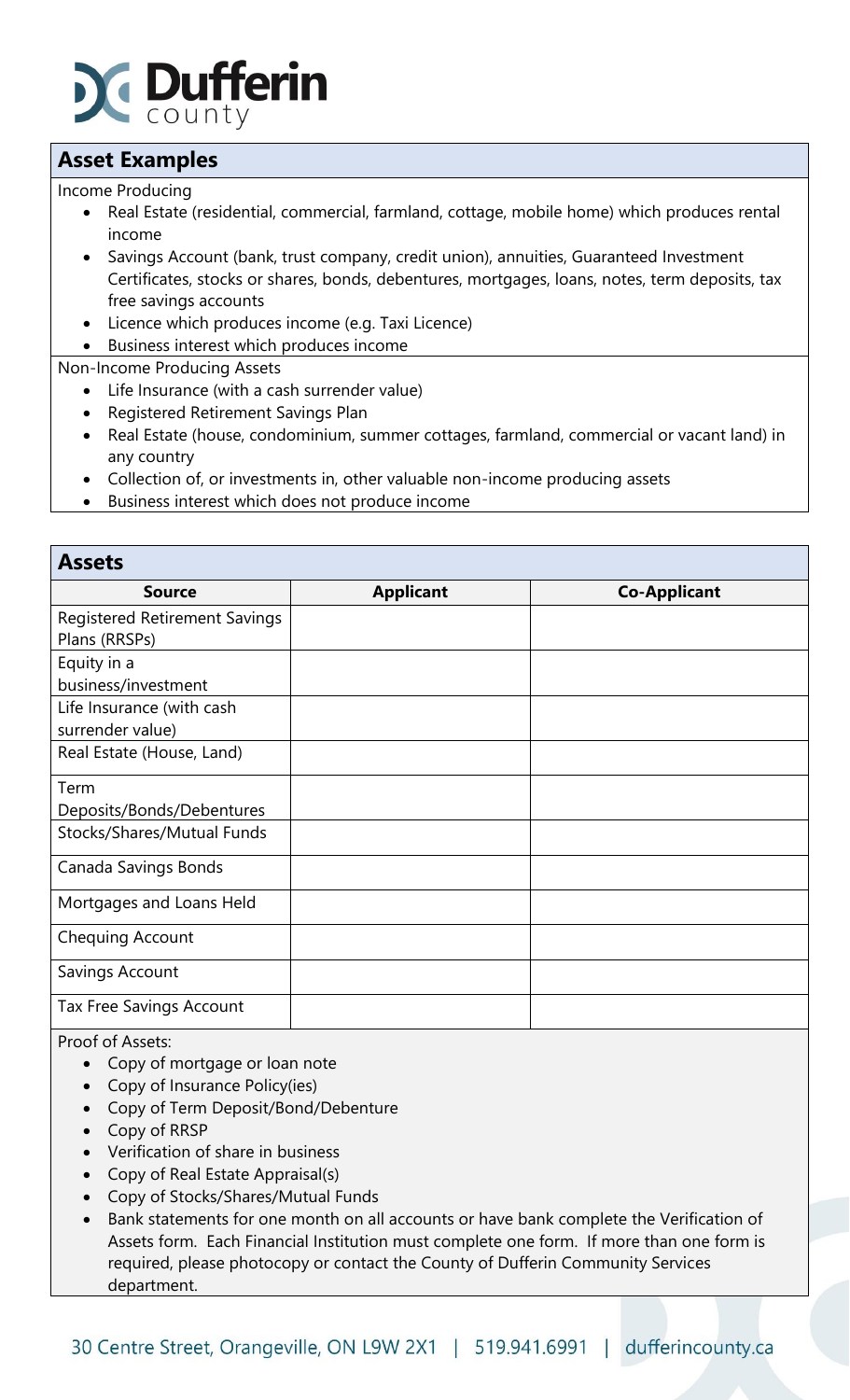## **Dufferin**

| <b>Verification of Assets Form</b>                                                                                                                                                   |              |                                 |                |  |                                                               |                                                                                                                                                                                                            |
|--------------------------------------------------------------------------------------------------------------------------------------------------------------------------------------|--------------|---------------------------------|----------------|--|---------------------------------------------------------------|------------------------------------------------------------------------------------------------------------------------------------------------------------------------------------------------------------|
| It is the responsibility of the applicant to have this form completed by their Financial Institution and to<br>return this form to the County of Dufferin Community Services office. |              |                                 |                |  |                                                               |                                                                                                                                                                                                            |
|                                                                                                                                                                                      |              |                                 |                |  |                                                               |                                                                                                                                                                                                            |
|                                                                                                                                                                                      |              |                                 |                |  |                                                               | residing at _________________________________ hereby authorize that the information requested below<br>be given to the County of Dufferin as required under the terms of my Ontario Renovates application. |
|                                                                                                                                                                                      |              |                                 |                |  |                                                               |                                                                                                                                                                                                            |
|                                                                                                                                                                                      |              |                                 |                |  |                                                               |                                                                                                                                                                                                            |
| To Whom It May Concern:<br>will be treated as Confidential.<br><b>Saving/ Chequing Accounts</b>                                                                                      |              |                                 |                |  |                                                               | Please provide all available information as requested for the applicant(s) named above. All information                                                                                                    |
| <b>Account Number</b>                                                                                                                                                                |              |                                 | <b>Balance</b> |  |                                                               | <b>Current Interest Rate</b>                                                                                                                                                                               |
|                                                                                                                                                                                      |              |                                 |                |  |                                                               |                                                                                                                                                                                                            |
|                                                                                                                                                                                      |              |                                 |                |  |                                                               |                                                                                                                                                                                                            |
|                                                                                                                                                                                      |              |                                 |                |  |                                                               |                                                                                                                                                                                                            |
| <b>Direct Deposits made to above account(s)</b>                                                                                                                                      |              |                                 |                |  |                                                               |                                                                                                                                                                                                            |
| <b>Source</b>                                                                                                                                                                        |              |                                 | <b>Amount</b>  |  |                                                               | <b>Monthly/ Weekly</b>                                                                                                                                                                                     |
|                                                                                                                                                                                      |              |                                 |                |  |                                                               |                                                                                                                                                                                                            |
|                                                                                                                                                                                      |              |                                 |                |  |                                                               |                                                                                                                                                                                                            |
|                                                                                                                                                                                      |              |                                 |                |  |                                                               |                                                                                                                                                                                                            |
| Term Deposits, Investments, etc.                                                                                                                                                     |              |                                 |                |  |                                                               |                                                                                                                                                                                                            |
| <b>Security</b>                                                                                                                                                                      | <b>Value</b> | <b>Current Interest</b><br>Rate |                |  | <b>Interest Earned</b><br>(12 months)                         | <b>Maturity Date</b>                                                                                                                                                                                       |
|                                                                                                                                                                                      |              |                                 |                |  |                                                               |                                                                                                                                                                                                            |
|                                                                                                                                                                                      |              |                                 |                |  |                                                               |                                                                                                                                                                                                            |
|                                                                                                                                                                                      |              |                                 |                |  |                                                               |                                                                                                                                                                                                            |
| <b>Registered Retirement Savings Plans (RRSP's)</b>                                                                                                                                  |              |                                 |                |  |                                                               |                                                                                                                                                                                                            |
| <b>Registration</b><br><b>Number</b>                                                                                                                                                 | <b>Value</b> | <b>Current Interest</b><br>Rate |                |  | <b>Interest Earned</b><br><b>Maturity Date</b><br>(12 months) |                                                                                                                                                                                                            |
|                                                                                                                                                                                      |              |                                 |                |  |                                                               |                                                                                                                                                                                                            |
|                                                                                                                                                                                      |              |                                 |                |  |                                                               |                                                                                                                                                                                                            |
|                                                                                                                                                                                      |              |                                 |                |  |                                                               |                                                                                                                                                                                                            |
|                                                                                                                                                                                      |              |                                 |                |  |                                                               |                                                                                                                                                                                                            |

Financial Institution Seal or Stamp:

| Name of Financial Institution |           |
|-------------------------------|-----------|
|                               |           |
| Address                       |           |
|                               |           |
| Authorized Signature          |           |
|                               |           |
| Position                      | Phone No: |
|                               |           |
| Date                          |           |
|                               |           |